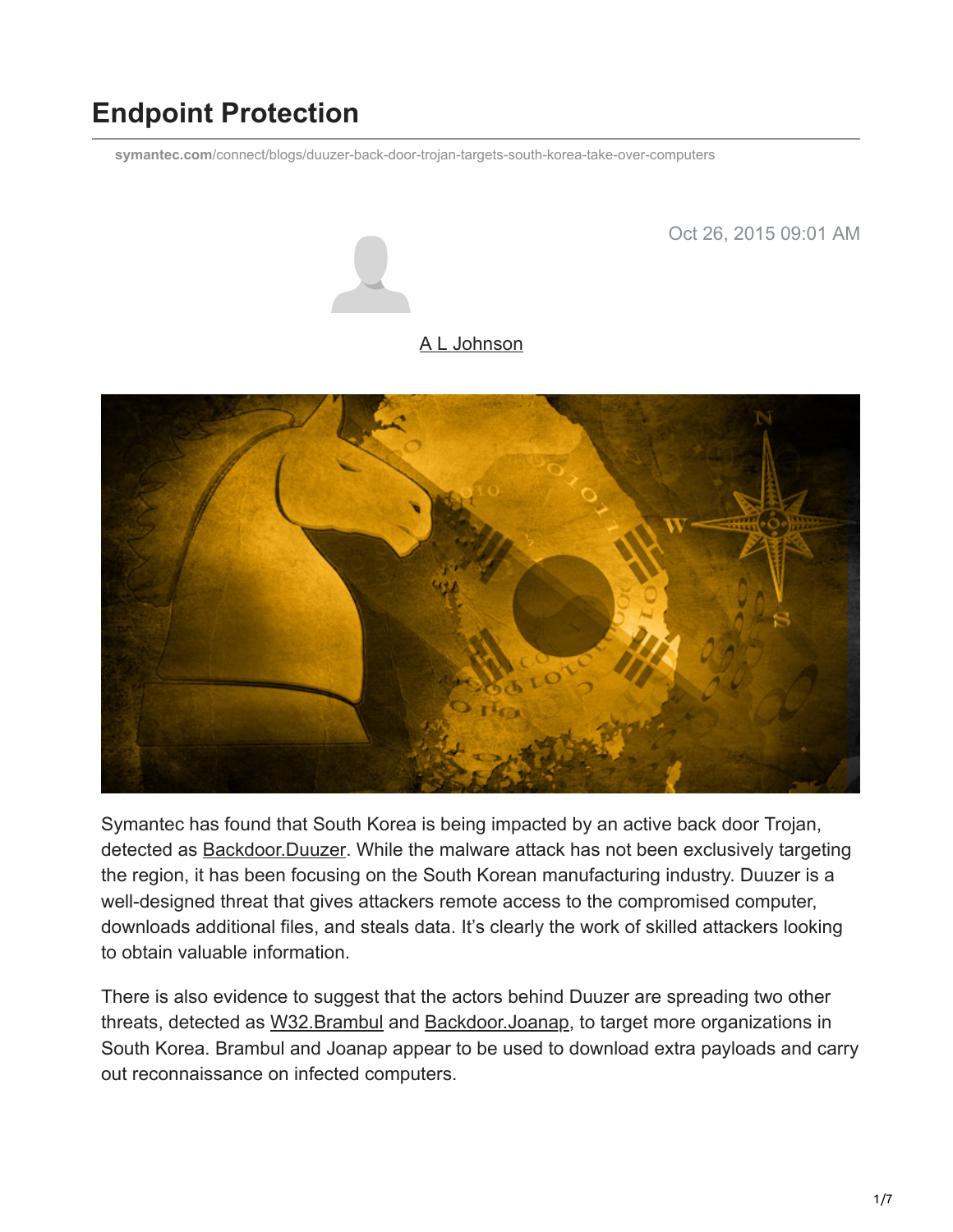#### **Duuzer: An advanced back door threat**

Duuzer is an ongoing threat that is being delivered in targeted attacks. While the exact distribution method is unknown, it's likely that the malware is spreading through spearphishing emails or watering-hole attacks.

The Trojan has been designed to work on both 32-bit and 64-bit computers. It also detects whether the computer it has infected is a virtual machine that was made using Virtual Box or VMware. If this is the case, then Duuzer stops executing. This allows Duuzer to attempt to evade detection from security researchers who are running virtual machines that are designed to be compromised with malware for analysis.

Once Duuzer infects a computer, it opens a back door, giving the attackers access to almost everything. The attackers can securely connect to the compromised computer through the threat and perform the following activities:

- Gather system and drive information
- Create, enumerate, and end processes
- Access, modify, and delete files
- Upload and download files
- Change the time attributes of files
- Execute commands

The Duuzer attackers have been observed trying to disguise their malware on an infected computer. They do this by identifying what software is installed and runs on startup, then renaming their malware to a similar title of an existing, legitimate program.

Based on our analysis of Duuzer, the attackers behind the threat appear to be experienced and have knowledge about security researchers' analysis techniques. Their motivation seems to be obtaining valuable information from their targets' computers.

The attackers appear to be manually running commands through the back door on affected computers. In one case, we observed the attackers creating a camouflaged version of their malware, and in another, we saw them attempting, but failing, to deactivate Symantec Endpoint Protection (SEP).

## **Duuzer in disguise**

The attackers began by querying the Run key in the registry, redirecting the output to a temporary file:

cmd.exe /c "reg query "HKLM\Software\Microsoft\Windows\CurrentVersion\Run" > C:\Windows\TEMP\BP25B4.tmp" 2>&1

They narrowed their query down to a specific user's Run key: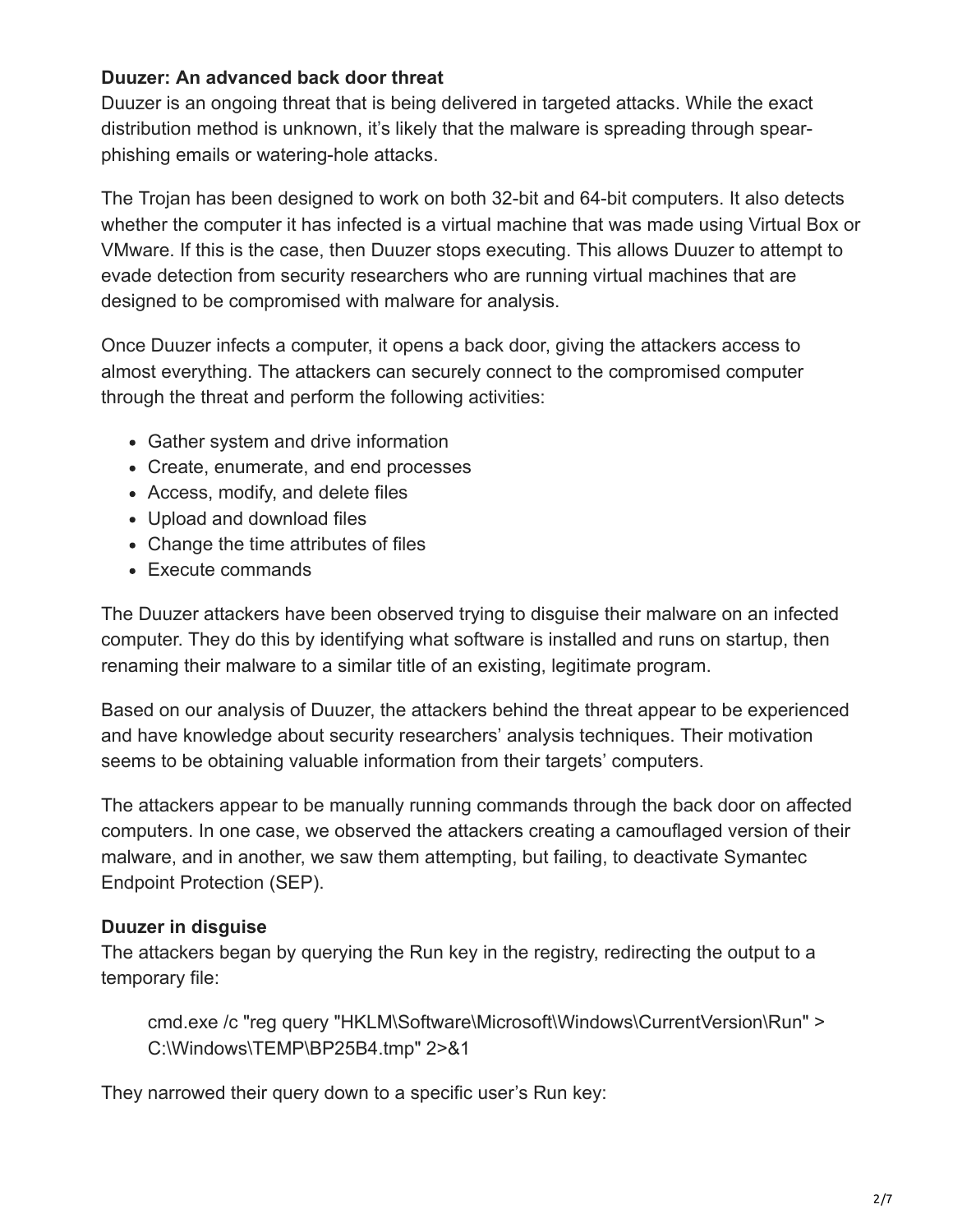cmd.exe /c "reg query "HKEY\_USERS\ [REMOVED]\Software\Microsoft\Windows\CurrentVersion\Run" > C:\Windows\TEMP\BP6380.tmp" 2>&1

The attackers discovered that a particular program was installed on the affected computer and decided to mimic that software. They created a new folder with the same name as the identified application, but in a different location. They then copied their malware into that folder:

cmd.exe /c "md C:\USER\_PROFILE\AppData\Local\[REMOVED]"

The attackers listed out the attributes for the file that they attempted to mimic. They then changed the attributes of their malicious file to match those of the clean one.

cmd.exe /c "dir /a "C:\Program Files (x86)\[REMOVED]\[REMOVED] AGENT\ [REMOVED].exe" > C:\Windows\TEMP\BPD0B6.tmp" 2>&1

Finally, the attackers created a new registry entry in the Run subkey to load their malware. Again, they used a similar name to the legitimate application to mimic it.

cmd.exe /c "reg add "HKEY\_USERS\ [REMOVED]\Software\Microsoft\Windows\CurrentVersion\Run" /v " [REMOVED]Agent" /t REG\_SZ /d "\"C:\USER\_PROFILE\AppData\Local\[REMOVED]\ [REMOVED].exe\"" /f > C:\Windows\TEMP\BPA62F.tmp" 2>&1

The attackers launched the camouflaged version of the malware, ended the old instance process, and deleted the first instance of the malware. At this point, having blended into the victim process, the attackers began to explore the local network using standard network enumeration tools.

## **Failing to deactivate Symantec Endpoint Protection**

On a separate computer, during their network-mapping exercise, the attackers were unable to bypass SEP detections and attempted to disable the application. To do this, they installed an API-hooking tool in an effort to discover how the security application was interfacing with Windows and deactivate it. However, they were unable to stop SEP's monitoring activities.

# **The Brambul/Joanap connection**

During our research, we found a dropper that infects computers with a worm known as Brambul and a back door Trojan called Joanap. It's unclear how the dropper is being distributed, but it's likely that it comes from malicious emails. Our analysis into Duuzer indicates that the Trojan is associated with both Brambul and Joanap. Computers infected with Brambul have been used as command-and-control (C&C) servers for Duuzer and have also been compromised with Duuzer.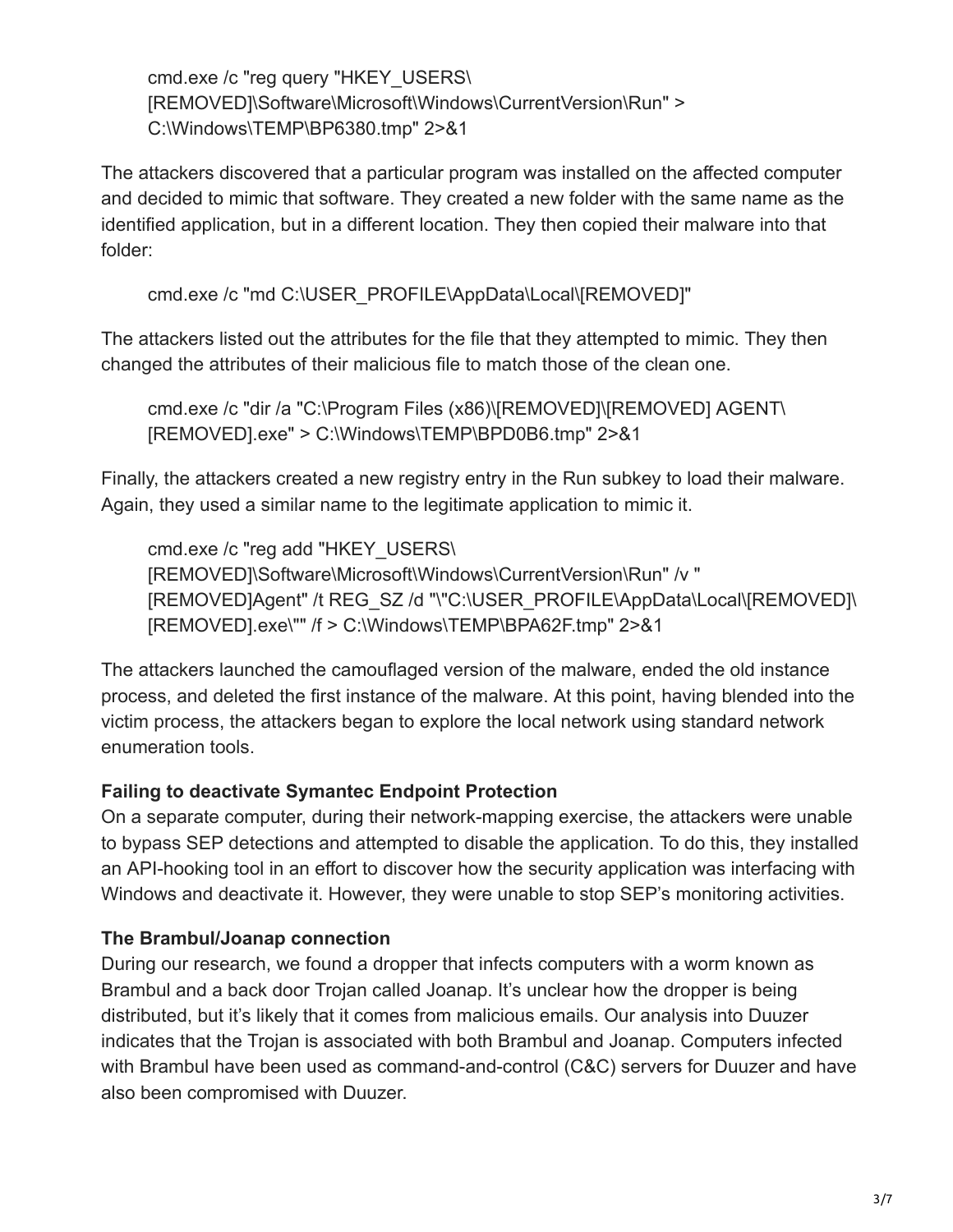The Brambul worm uses brute-force attacks to propagate. The threat connects to random IP addresses through the Server Message Block (SMB) protocol using a hardcoded list of user names and passwords. The passwords are quite common or easy to guess, such as "123123", "abc123", "computer," "iloveyou," "login", and "password".

After Brambul compromises a computer, it creates a net share to give attackers access to the system drive (usually the C: drive). It sends a message with the computer's details and login credentials to a hardcoded email address. Brambul's variants may be able to drop additional threats.

Joanap is dropped alongside Brambul and registers itself as a service with the display name "SmartCard Protector." This threat can open a back door, send specific files to the attackers, save or delete files, download and run executables, and launch or end processes.

Joanap also sends commands and configuration data over an RC4-encrypted connection to other computers infected with these threats. These commands could include running or ending processes, moving or deleting files, and updating C&C details.

## **Mitigation**

Duuzer, Brambul, and Joanap are just a small selection of many threats affecting South [Korea. The nation has been impacted in high-profile, targeted campaigns over the last few](https://community.broadcom.com/symantecenterprise/viewdocument?DocumentKey=f7186c7c-8a82-4a36-b6a1-15c5b80969ef&CommunityKey=1ecf5f55-9545-44d6-b0f4-4e4a7f5f5e68&tab=librarydocuments) years. According to the region's National Computing & Information Agency (NCIA), there have been [more than 114,035 attacks targeting government agencies](http://www.zdnet.com/article/south-korea-suffers-110000-cyberattacks-in-five-years/) between 2011 and 2015 so far. The numerous malicious campaigns in the region highlight how attackers continue to see South Korea as an attractive target.

Symantec recommends that users and businesses adhere to the following best practices to prevent their computers from being compromised with this malware:

- Change default user names and passwords
- Avoid using common or easy-to-guess passwords. The [Norton Security Center](http://us.norton.com/dos-donts-passwords/article) has advice on how to pick strong passwords.
- Ensure that the operating system and software is regularly updated to prevent known vulnerabilities from being exploited
- Don't open suspicious emails. These messages typically distribute malware through malicious links and attachments.
- Keep security software up-to-date with the latest definitions

## **Protection**

[Norton Security,](https://us.norton.com/) [Symantec Endpoint Protection,](https://www.symantec.com/endpoint-protection/) and other [Symantec security products](http://www.symantec.com/products-solutions/) protect users against these threats through the following detections:

## **Antivirus**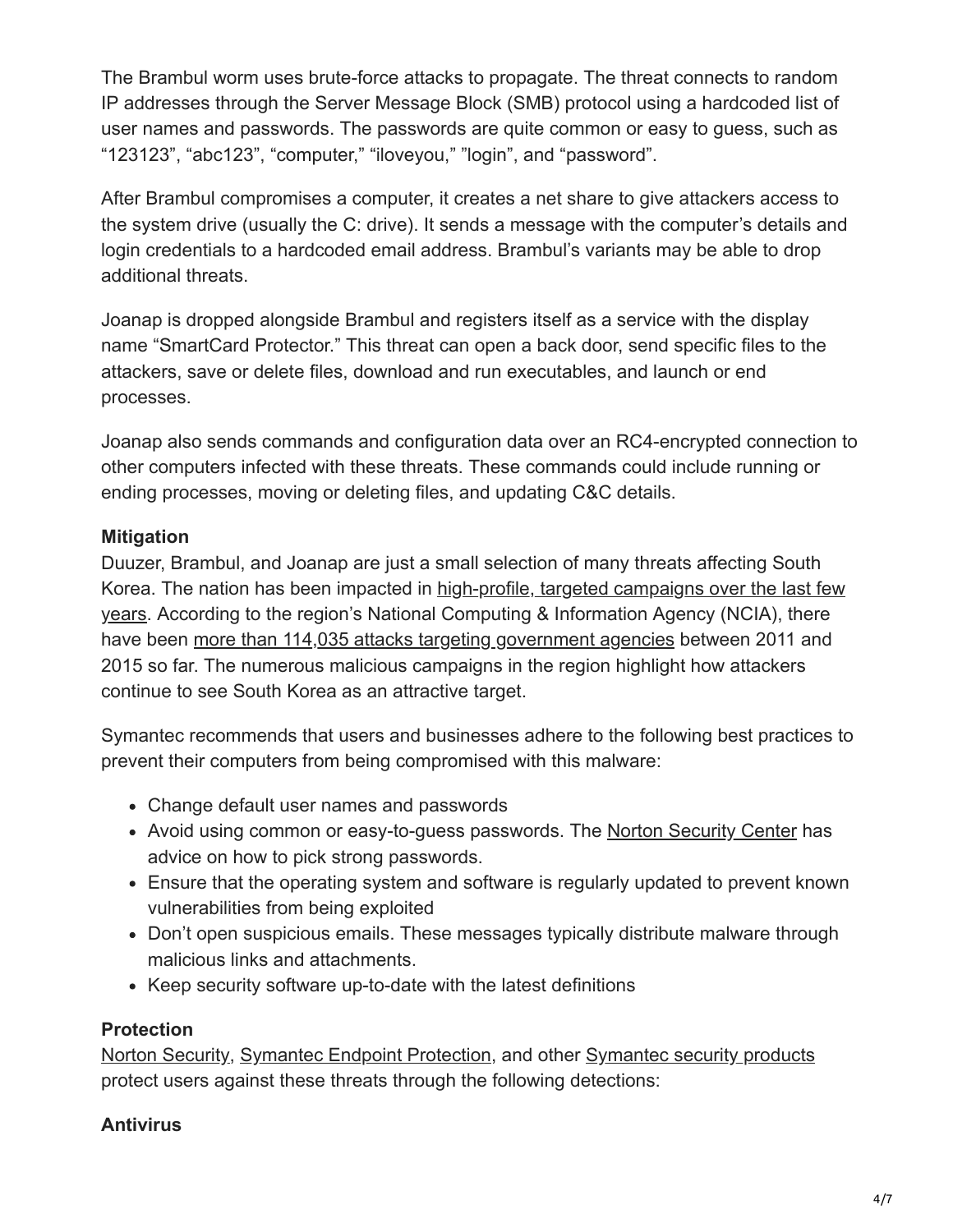#### [System Infected: Backdoor.Joanap Activity](https://www.symantec.com/security_response/attacksignatures/detail.jsp?asid=28867)

We've also provided the indicators of compromise for Duuzer, Brambul, and Joanap, as follows:

#### **Backdoor.Duuzer indicators of compromise** MD5

- 1205c4bd5d02782cc4e66dfa3fef749c
- 92d618db54690c6ae193f07a31d92098
- 3e6be312a28b2633c8849d3e95e487b5
- 41a6d7c944bd84329bd31bb07f83150a
- 7343f81a0e42ebf283415da7b3da253f
- 73471f41319468ab207b8d5b33b0b4be
- 84a3f8941bb4bf15ba28090f8bc0faec
- b04fabf3a7a710aafe5bc2d899c0fc2b
- e04792e8e0959e66499bfacb2a76802b
- 3a963e1de08c9920c1dfe923bd4594ff
- 51b3e2c7a8ad29f296365972c8452621
- 5f05a8f1e545457dbd42fe1329f79452
- 91e5a64826f75f74a5ae123abdf7cef5
- 9749a4b538022e2602945523192964ad
- 9ca7ec51a98c2b16fd7d9a985877a4ba
- bb6cbebd4ffd642d437afc605c32eca0
- fb4caaaf1ac1df378d05111d810a833e
- 4b2d221deb0c8042780376cb565532f8
- cd7a72be9c16c2ece1140bc461d6226d
- f032712aa20da98a1bbad7ae5d998767
- f940a21971820a2fcf8433c28be1e967
- 71cdcc903f94f56c758121d0b442690f
- 0f844300318446a70c022f9487475490

#### SHA256

- fd5a7e54cfdd3b3f32b44d8fdd845e62d6b86c0ddb550c544d659588d06ceaee
- 89b25f9a454240a3f52de9bf6f9a829d2b4af04a7d9e9f4136f920f7e372909b
- a01bd92c02c9ef7c4785d8bf61ecff734e990b255bba8e22d4513f35f370fd14
- c327de2239034b6f6978884b33582ce97761bcc224239c955f62feebd01e5946
- c7024cf43d285ec9671e8dc1eae87281a6ee6f28e92d69d94474efc2521f03ed
- 5a69bce8196b048f8b98f48c8f4950c8b059c43577e35d4af5f26c624140377c
- 477ca3e7353938f75032d04e232eb2c298f06f95328bca1a34fce1d8c9d12023
- d57d772eefa6086b5c249efff01189cf4869c2b73007af63affc353474eaafcb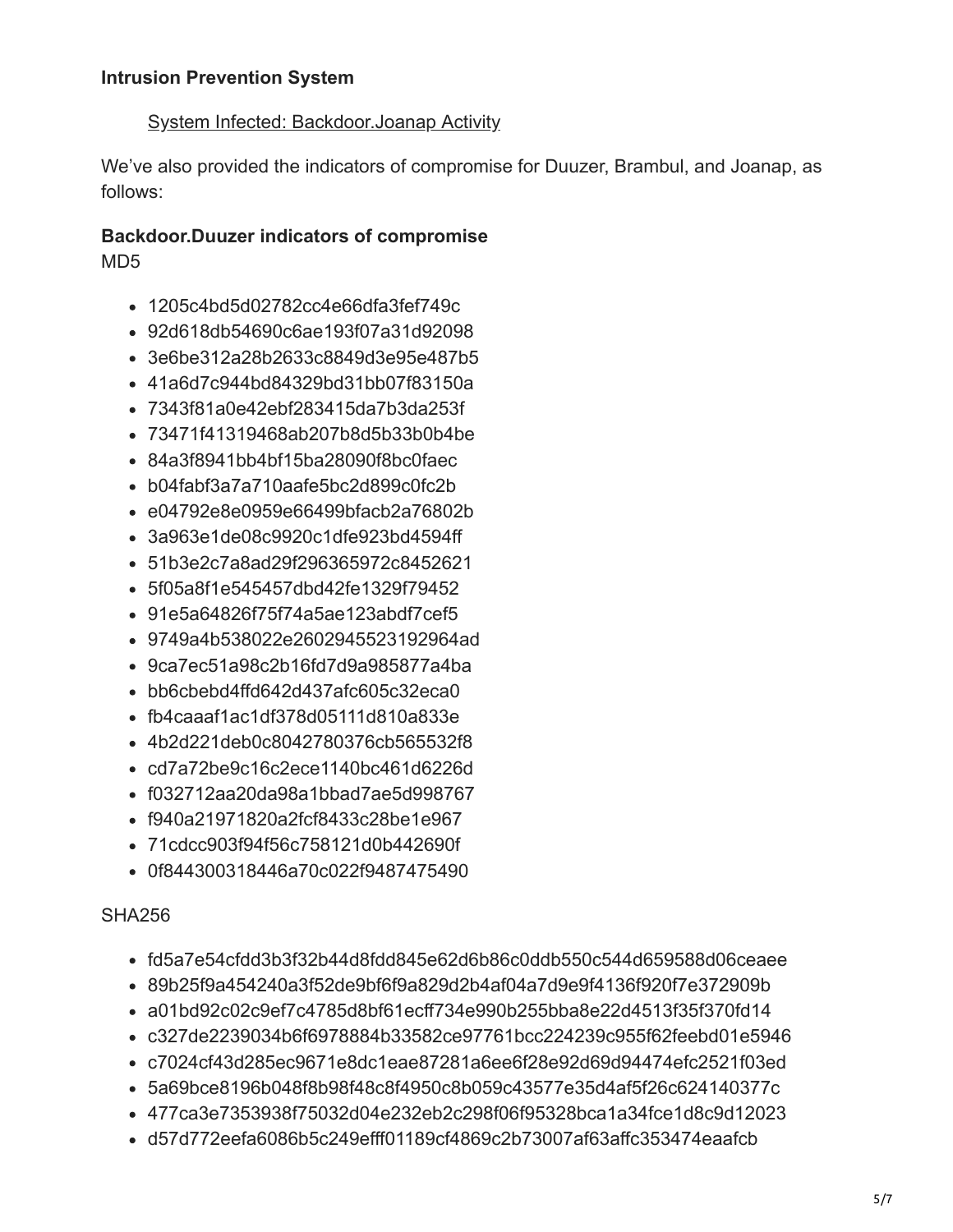- 4efeea9eeae3d668897206eeccb1444d542ea537ca5c2787f13dd5dadd0e6aaa
- a0a6d0e3af6e76264db1e0d4a4ad5745fff15eb2790938718b2c0988b9415b2b
- 5b28c86d7e581e52328942b35ece0d0875585fbb4e29378666d1af5be7f56b46
- 47181c973a8a69740b710a420ea8f6bf82ce8a613134a8b080b64ce26bb5db93
- fb6d81f4165b41febc739358aeba0fe15048e1d445296e8df9104875be30f9a7
- 4a6aba1c182dd8304bac91cc9e1fc39291d78044995f559c1d3bce05afd19982
- 7099093177094ea5cc3380b42c2556ed6e8dd06a2f537fa6dd275e5cc1df9c9a
- 90d8643e7e52f095ed59ed739167421e45958984c4c9186c4a025e2fd2be668b
- 66df7660ddae300b1fcf1098b698868dd6f52db5fcf679fc37a396d28613e66b
- 37f652e2060066a1c2c317195573a334416f5a9b9933cfb1ece55bea8048d80f
- 6b71465e59eb1e266d47efeaecc256a186d3e08f570bffcfd5ac55e635c67c2a
- d2e03115ef1525f82d70fc691f0360e318ade176a3789cf36969630d9af6901a
- 912905ec9d839ca8dfd6771ff5c17aec3516f9ad159a9d627b81261055095fbf
- 4cf3a7e17dc4628725dd34b8e98238ed0a2df2dc83189db98d85a38f73706fa5

# **W32.Brambul indicators of compromise**

MD5

- 1c532fad2c60636654d4c778cfe10408
- 1db2dced6dfa04ed75b246ff2784046a
- 3844ec6ec70347913bd1156f8cd159b8
- 40878869de3fc5f23e14bc3f76541263
- 95a5f91931723a65dcd4a3937546da34
- 99d9f156c73bd69d5df1a1fe1b08c544
- a1ad82988af5d5b2c4003c42a81dda17
- ca4c2009bf7ff17d556cc095a4ce06dd
- f273d1283364625f986050bdf7dec8bb

SHA256

- c029ae20c314d7a0a2618f38ced03bac99e2ff78a85fe8c8f8de8555a8d153ab
- 1da344e5e55bef4307e257edd6f1e14835bdae17538a74afa5fc12c276666112
- 9c3e13e93f68970f2844fb8f1f87506f4aa6e87918449e75a63c1126a240c70e
- 230c2727e26467e16b5cf3ca37ecb8436ee5df41bfc4cd04062396642f9de352
- d558bb63ed9f613d51badd8fea7e8ea5921a9e31925cd163ec0412e0d999df58
- cbb174815739c679f694e16484a65aa087019272f94bcbf086a92817b4e4154b
- 61f46b86741c95336cdac3f07f42b7df3e84695968534be193e98ea76d1070d1
- 1dea57b33a48c79743481371a19e17f68ae768a26abc352f21560308698c786f
- 8df658cba8f8cf0e2b85007f57d79286eec6309e7a0955dd48bcd15c583a9650

# **Backdoor.Joanap indicators of compromise**

MD5

fd59af723b7a4044ab41f1b2a33350d6